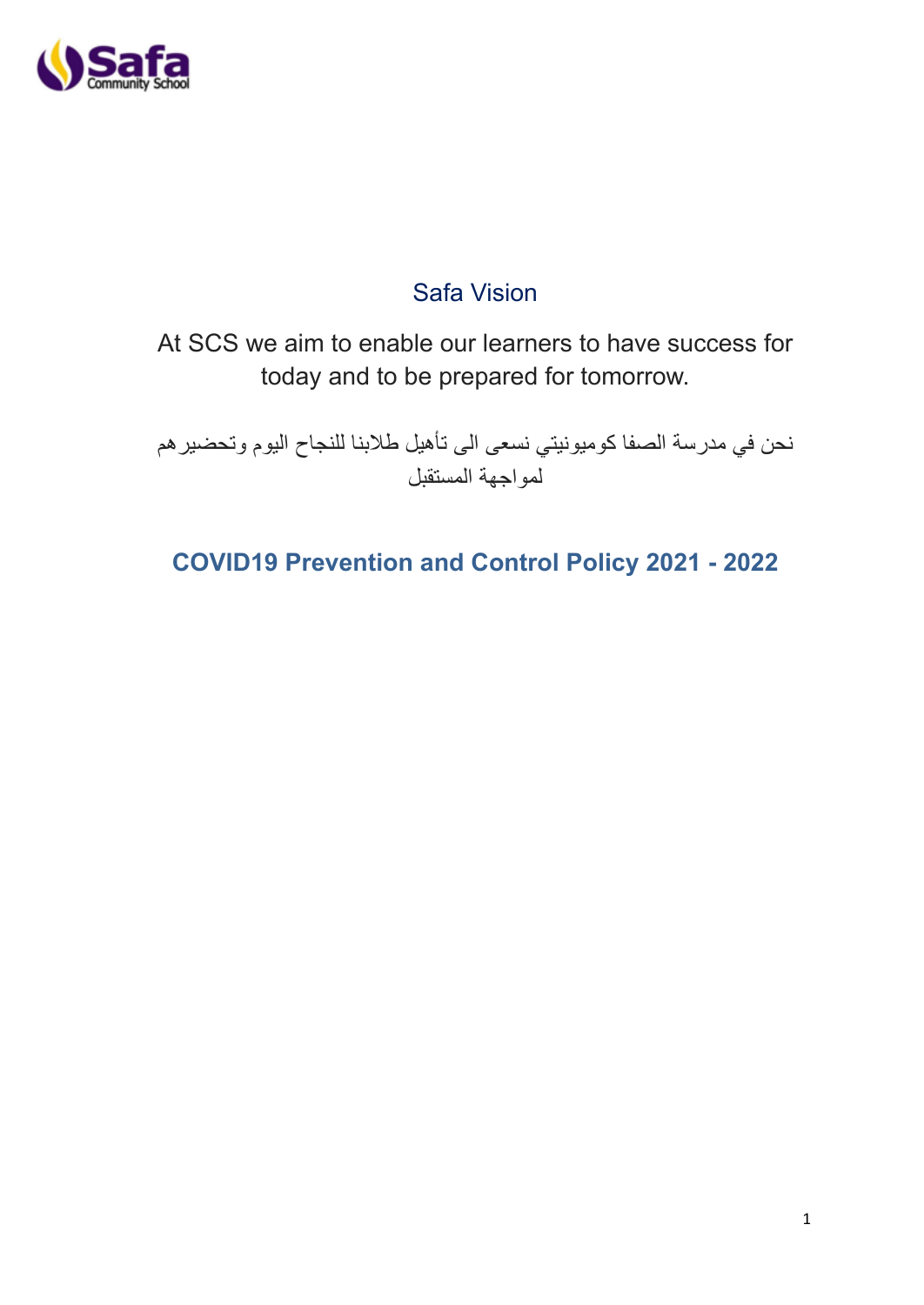

# **COVID19 Prevention and Control Policy 2021 - 2022**

# **Safa Community School**

# **Contents**

# **1. Introduction**

- 1.1 What is COVID19?
- 1.2 How does COVID19 Spread?
- 1.3 Who is most at risk?
- 1.4 How can the spread of COVID19 be slowed down or prevented?

# **2. Responsibilities**

# **3. Basic Facts**

- 3.1 Know the Facts
- 3.2 Ensure Safe School Operations
- 3.2 What are the symptoms?

# **4. Protocol**

- 4.1 Screening and Management
- 4.2 Testing and outcomes
- 4.3 Screening Flow Chart

# **5. Promote Information Sharing**

- 5.1 Adapt School Policies
- 5.2 Monitor Attendance Procedures
- 5.3 Ensuring a continuation of learning
- **6. Implement Health Education**
	- 6.1 Address mental health and Psychosocial support needs.
- **7. Monitoring**
- **8. Appendix**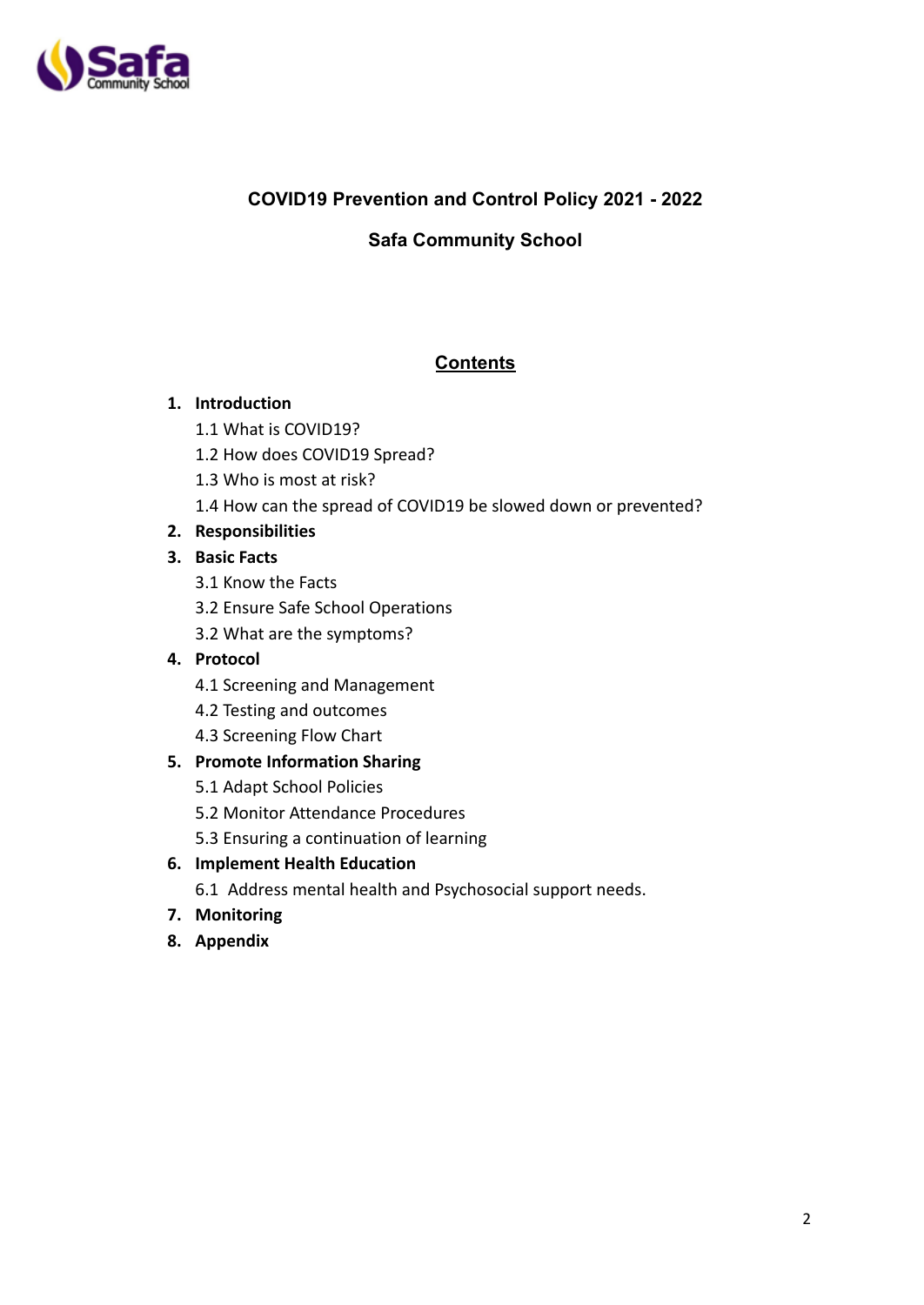

## *1.0 Introduction*

In order to maximize the educational and health benefit for students, teachers, staff, and the wider community, and help prevent a new outbreak of COVID-19 in the community, SCS will take precautions that are necessary to prevent the potential spread of COVID-19 within the school settings.

SCS will continue to be welcoming, respectful, inclusive, and supportive environments to all. Measures taken by schools can prevent the entry and spread of COVID-19 by students and staff who may have been exposed to the virus while minimizing disruption and protecting students and staff from discrimination.

## *1.1 What is COVID-19?*

COVID-19 is a disease caused by a new strain of coronavirus. 'CO' stands for corona, 'VI' for virus, and 'D' for disease. Formerly, this disease was referred to as '2019 novel coronavirus' or '2019-nCoV.'

The COVID-19 virus is a new virus linked to the same family of viruses as Severe Acute Respiratory Syndrome (SARS) and some types of common cold.

### *1.2 How does COVID-19 spread?*

The virus is transmitted through direct contact with respiratory droplets of an infected person (generated through coughing and sneezing). Individuals can also be infected from and touching surfaces contaminated with the virus and touching their face (e.g., eyes, nose, mouth). The COVID-19 virus may survive on surfaces for several hours, but simple disinfectants can kill it.

### *1.3 Who is most at risk?*

We are learning more about how COVID-19 affects people every day. Older people, and people with chronic medical conditions, such as diabetes and heart disease, appear to be more at risk of developing severe symptoms. As this is a new virus, we are still learning about how it affects children. We know it is possible for people of any age to be infected with the virus, but so far there are relatively few cases of COVID-19 reported among children. This is a new virus and we need to learn more about how it affects children. The virus can be fatal in rare cases, so far mainly among older people with pre-existing medical conditions.

### *1.4 How can the spread of COVID-19 be slowed down or prevented?*

As with other respiratory infections like the flu or the common cold, public health measures are critical to slow the spread of illnesses. Public health measures are everyday preventive actions that include:

 $\checkmark$  staying home when sick;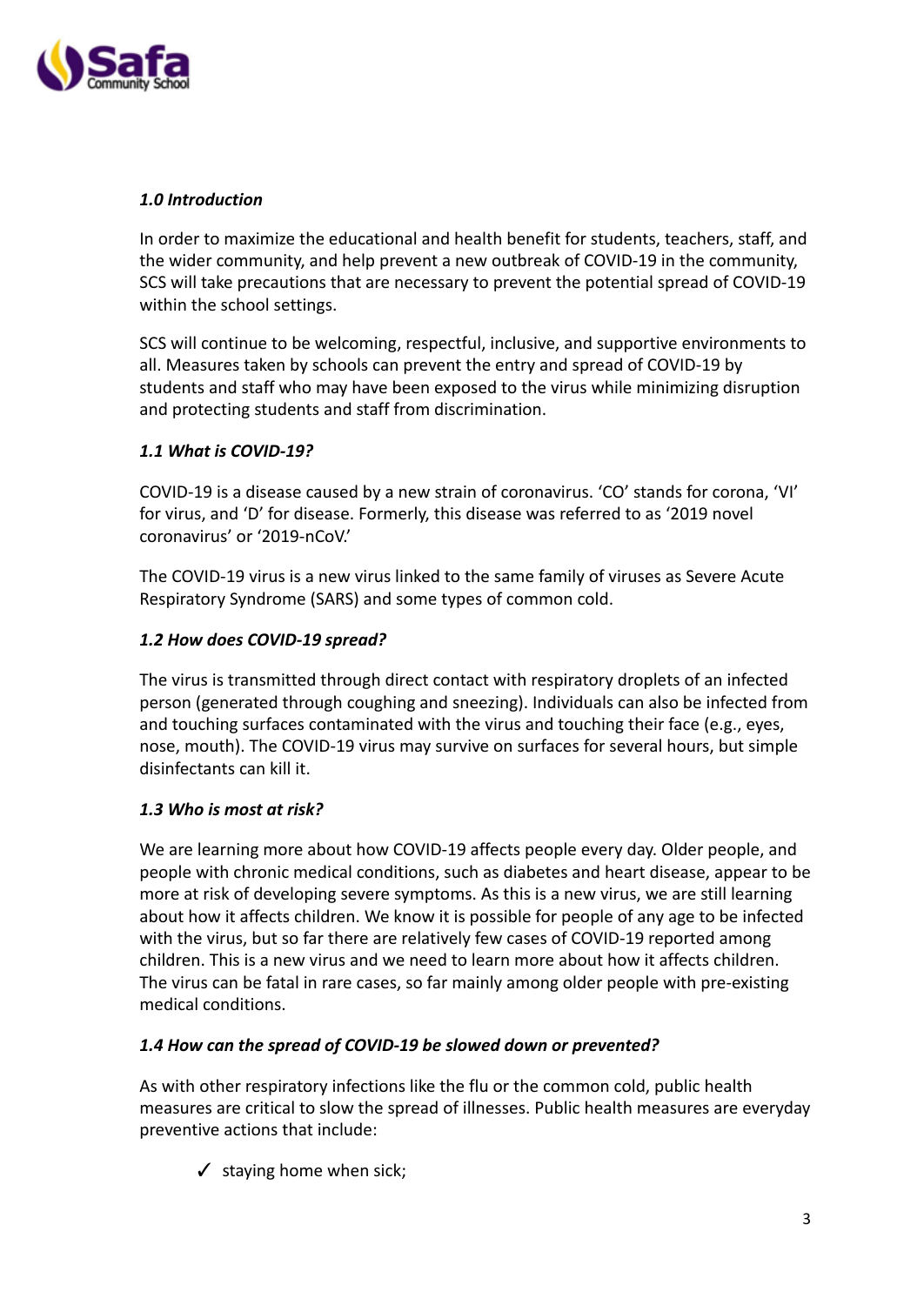

✓ covering mouth and nose with flexed elbow or tissue when coughing or sneezing. Dispose of used tissue immediately;

- $\checkmark$  washing hands often with soap and water; and
- $\checkmark$  cleaning frequently touched surfaces and objects.

As we learn more about COVID-19 public health officials may recommend additional actions.

## **2.0 Responsibilities**

- The school has appointed an appropriate Health and Safety Leader who is capably supported by a dedicated Emergency Response Team to oversee all policies, systems and procedures to ensure a safe return to reopening the school.
- All staff and community members will be trained on all policy requirements prior to the reopening of the school.
- The school's belief is that we all have a social responsibility to combat COVID19 and ensure a safe return to the school site.
- The school has appointed dedicated Health and Safety coordinators on individual floors for all 4 buildings across the school site.

## *3.0 Basic principles*

Following basic principles can help keep students, teachers, and staff safe at school and help stop the spread of this disease. Recommendations for healthy schools are:

- Sick students, teachers and other staff should not come to school
- SCS should enforce regular hand washing with safe water and soap, alcohol rub/hand sanitizer or chlorine solution and, at a minimum, daily disinfection and cleaning of school surfaces
- SCS should provide water, sanitation and waste management facilities and follow environmental cleaning and decontamination procedures
- SCS should promote social distancing (a term applied to certain actions that are taken to slow down the spread of a highly contagious disease, including limiting large groups of people coming together)

### *3.1 Know the latest facts*

Understand basic information about coronavirus disease (COVID-19), including its symptoms, complications, how it is transmitted and how to prevent transmission. Stay informed about COVID-19 through reputable sources such as UNICEF, WHO and national health ministry advisories. Be aware of fake information/myths that may circulate by word-of-mouth or online.

### *3.2 Ensure safe school operations*

The school will ensure the following: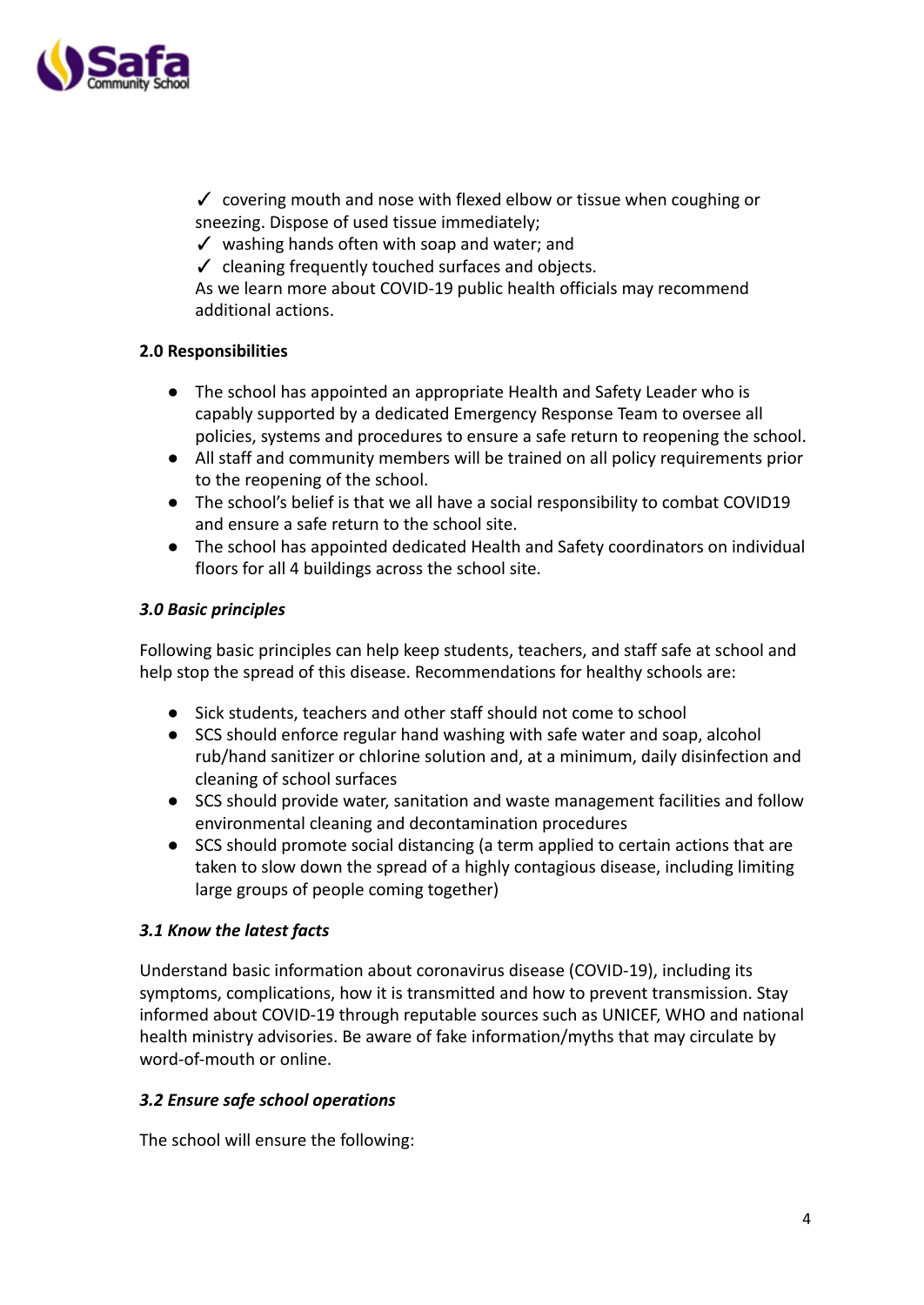

- To update and develop school emergency and contingency plans aligning to all government guidelines and protocols.
- Postpone all events/meetings/sports and swimming that usually takes place on school premises, based on risk.
- Reinforce frequent handwashing and sanitation and procure needed supplies.
- Prepare and maintain handwashing stations with soap and water, and place alcohol-based hand rub (hand sanitizers) in each classroom, at entrances and exits, and near lunchrooms and toilets.
- Regularly clean and disinfect school buildings, classrooms and especially water and sanitation facilities particularly surfaces that are touched by many people (railings, lunch tables, sports equipment, door and window handles, toys, teaching and learning aids etc.)

The school will Implement social distancing practices that include:

- Staggering the beginning and end of the school day
- Cancelling assemblies, sports games and other events that create crowded conditions
- When possible, create space for children's desks to be at least 1 metres apart in the classrooms and 2 metres in the shared areas.
- Teach and model creating space and avoiding unnecessary touching

# *3.3 What are the symptoms of COVID-19?*

Symptoms can include fever, cough and shortness of breath. In more severe cases, infection can cause pneumonia or breathing difficulties. More rarely, the disease can be fatal. These symptoms are similar to the flu (influenza) or the common cold, which are a lot more common than COVID-19. This is why testing is required to confirm if someone has COVID-19.

COVID-19 affects different people in different ways. Most infected people will develop mild to moderate illness and recover without hospitalization.

### **Most common symptoms**:

Fever Dry cough Tiredness

### **Less common symptoms:**

Aches and pains Sore throat Diarrhoea Conjunctivitis Headache Loss of taste or smell A rash on the skin, or discolouration of fingers or toes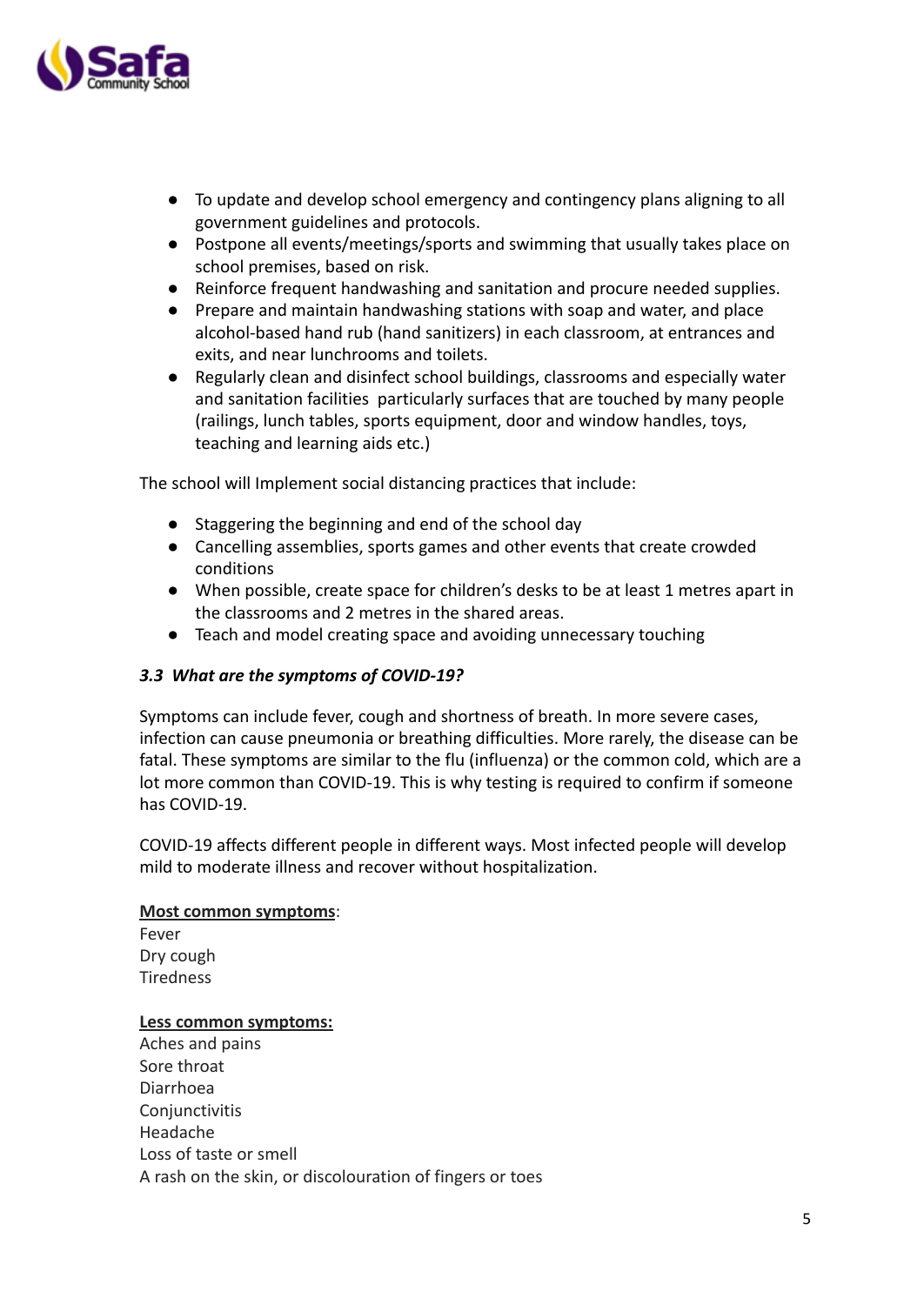

## **Serious symptoms:**

Difficulty breathing or shortness of breath Chest pain or pressure Loss of speech or movement

# *4.0* **Protocol**

- In cases of emergencies, such as having unstable cases amongst staff, students or visitors, the school should immediately contact 999 or 997.
- A health and safety designated staff will be identified and assigned to handle any emergency situation, follow up and monitor the implementation of health and safety procedures, and conduct all necessary training for students and staff.
- The School doctor will be responsible for the designated isolation room within the school premises.
- All relevant staff, including school nursing staff, should have full awareness of the needs of Students of Determination. These include any communication, sensory, physical, emotional or behavioural needs. These needs should also be clearly communicated through a Student Profile to health professionals involved in an emergency.

# *4.1 Screening and management of sick students, teachers and other school staff.*

- If a child/staff begins to show symptoms of COVID-19 while at the classroom, he/ she will immediately visit the isolation room.
- Instantly child/staff will be kept in the isolation room.
- The parent/ guardian of the child will be notified immediately and the child/staff will be referred to the hospital to take the necessary action.
- SCS will follow DHA emergency guidelines by the school's qualified nurse/ doctor while wearing adequate personal protection equipment. In addition, the child and parents/guardian will wear full PPE when transported to the hospital.
- Any member of the school community feeling unwell and/or exhibiting any COVID-19 associated symptoms should stay home. They will not be permitted to enter the school's premises or will be isolated according to the emergency management protocol if their illness should be evident during the day.
- Medical clearance is required to return to school premises following a period of physical absence.

# *4.2 The child/staff should not return to school until the PCR test result is obtained.*

# **Outcome and actions of Results:**

a) If the result is negative and there is a clinical assessment of a probable COVID-19 case, the patient should complete a 7 day quarantine and can return to school symptom-free with a Doctor's fitness certificate.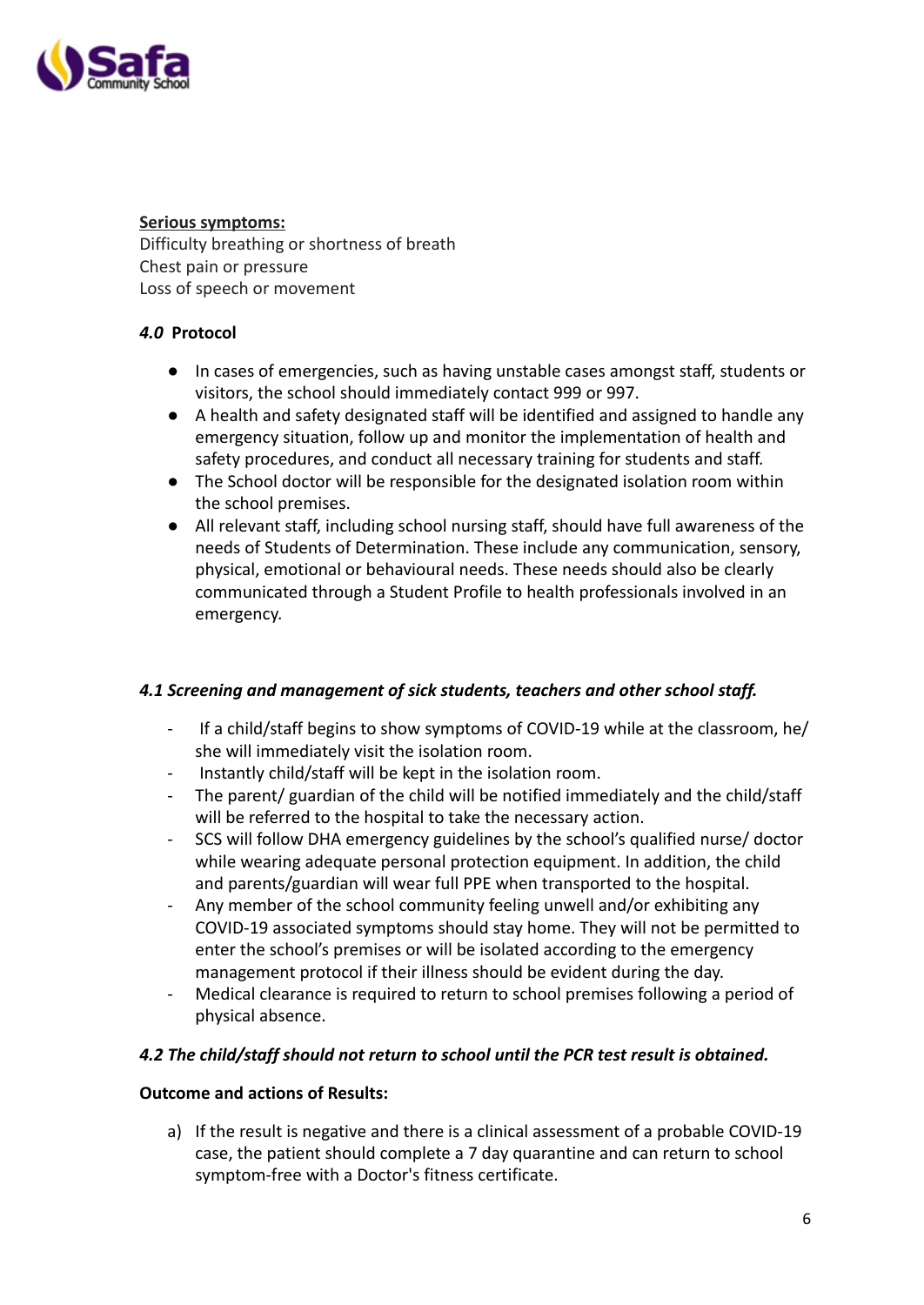

- b) If the result is negative and there is no clinical assessment for a probable case, the child can resume schooling so long as they are symptom-free and there is a Doctor's fitness certificate to attend the school.
- c) If the result is positive, the traced contacts of the patient, including teachers along with the classmates of a student, or colleagues are all considered close contacts (Anyone who spent more than 15 minutes in a proximity of 2 meters with the positive case, from the day of symptoms onset, or the day of the positive PCR test).
- d) They should all commence the 10 day quarantine counted PCR from the day of the positive test, or from the day of the onset of symptoms if ascertained by the clinician.
- e) If staff or students were confirmed positive according to a COVID-19 PCR test by an accredited facility, they are not to return unless they are granted a clearance certificate by DHA stating that they are discharged from isolation.



#### **4.3 Screening and Management Flow Chart**

#### **5.0 Promote information sharing**

The school will be open and transparent with it's school community members by completing the following:

● Coordinate and follow guidelines from the national health and education authorities.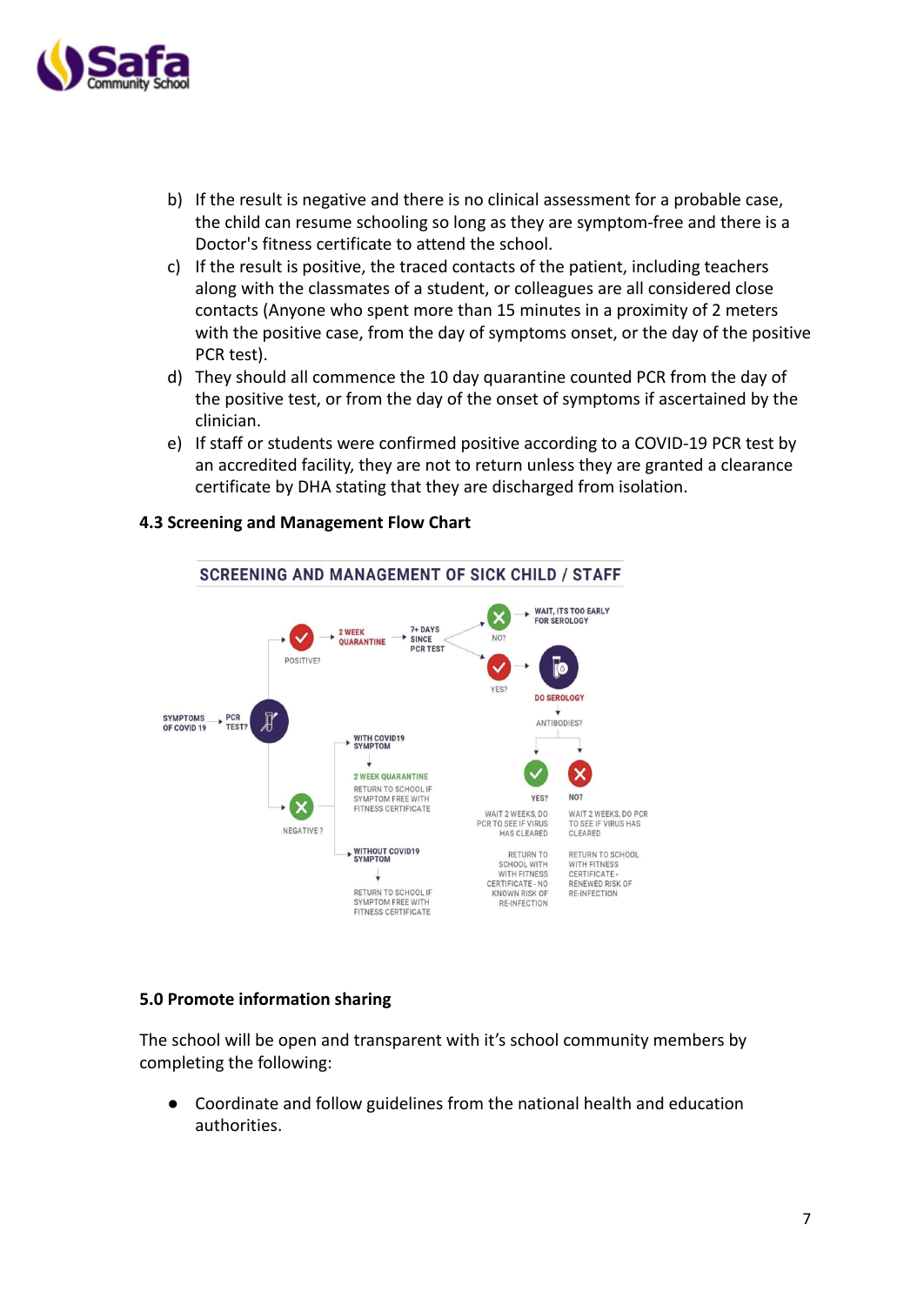

- Share known information with staff, caregivers and students, providing updated information on the disease situation, including prevention and control efforts at school.
- Reinforce that caregivers should alert the school and health care authorities if someone in their home has been diagnosed with COVID-19 and keep their child at home.
- Utilize parent-teacher committees and other mechanisms to promote information sharing.
- Also be sure to address children's questions and concerns, including through the development of child-friendly materials such as posters which can be placed on notice boards, in restrooms, and other central locations.

## **5.1 Adapt school policies where appropriate**

The school will modify and adapt all school policies which are impacted by COVID19.

We will:

- Develop flexible attendance and sick leave policies that encourage students and staff to stay home when sick or when caring for sick family members.
- Discourage the use of perfect attendance awards and incentives. Identify critical job functions and positions, and plan for alternative coverage by cross- training staff.
- Plan for possible academic calendar changes, particularly in relation to breaks and exams.

### **5.2 Monitor school attendance**

- Implement school absenteeism monitoring systems to track student and staff absence and compare against usual absenteeism patterns at the school.
- Alert local health authorities about large increases in student and staff absenteeism due to respiratory illnesses.

# **5.3 Plan for continuity of learning**

In the case of absenteeism/sick leave or temporary school closures, support continued access to quality education. This can include:

- Use of online/e-learning strategies
- Assigning reading and exercises for home study
- Radio, podcast or television broadcasts of academic content
- Assigning teachers to conduct remote daily or weekly follow up with students
- Review/develop accelerated education strategies

### **6.0 Implement targeted health education**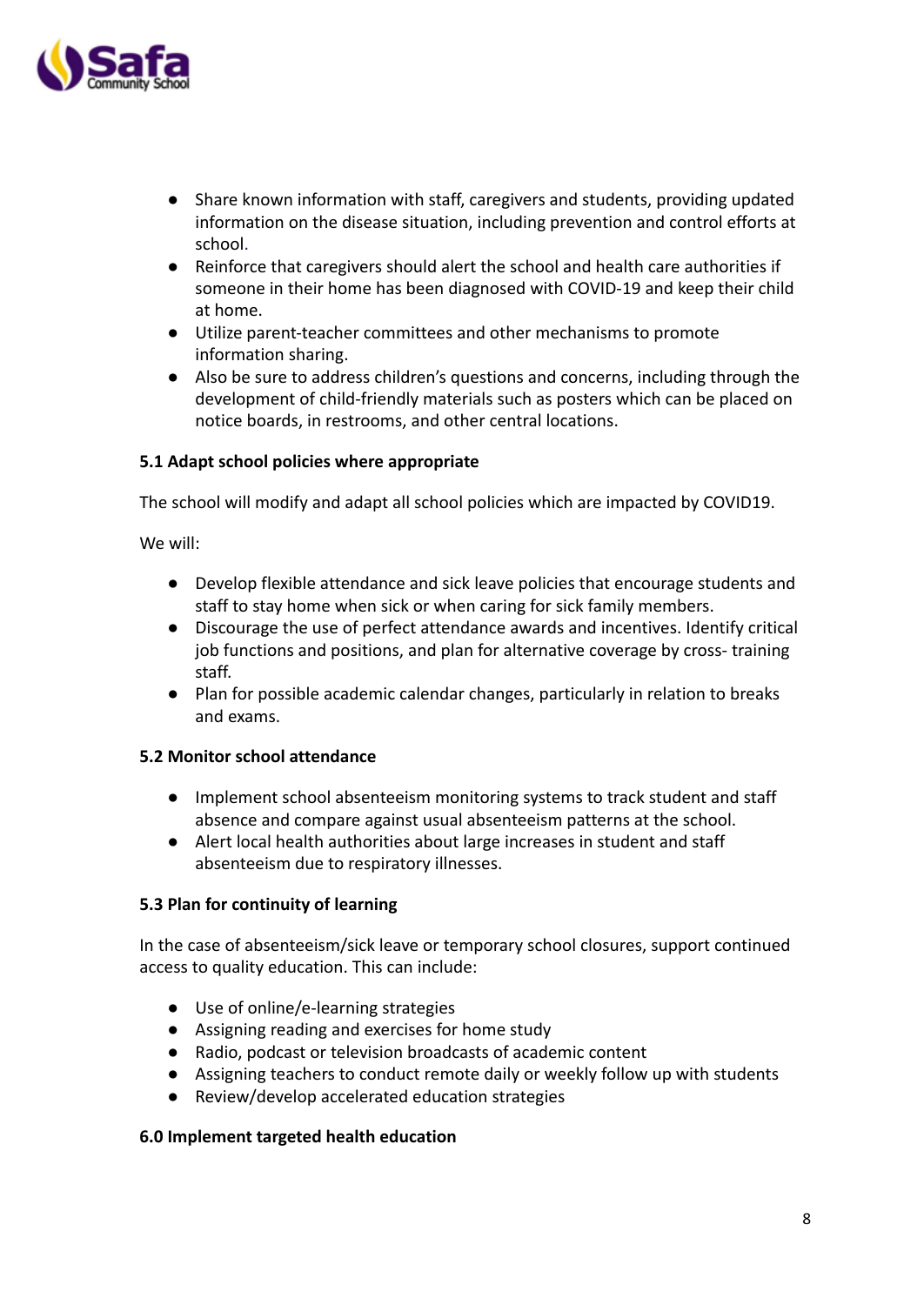

Please refer to the appendix to see specific information regarding Health Education for Specific Year Groups.

We will:

- Integrate disease prevention and control in daily activities and lessons.
- Ensure content is age-, gender-, ethnicity-, and disability-responsive and activities are built into existing subjects. (See Section on Age-Appropriate Health Education)

### **6.1 Address Mental Health/Psychosocial support needs**

- Encourage children to discuss their questions and concerns.
- Explain it is normal that they may experience different reactions and encourage them to talk to teachers if they have any questions or concerns.
- Provide information in an honest, age-appropriate manner.
- Guide students on how to support their peers and prevent exclusion and bullying. Ensure teachers are aware of local resources for their own well-being.
- Work with school health workers/social workers to identify and support students and staff who exhibit signs of distress.

## **7.0 Monitoring**

The school will comply with the legal requirements and guidelines set by the KHDA, Ministry of Education and Dubai Health Authorities.

The school will undergo all appropriate documentation to ensure it is available should it be required for COVID tracking purposes.

#### **Review Date: November 2022**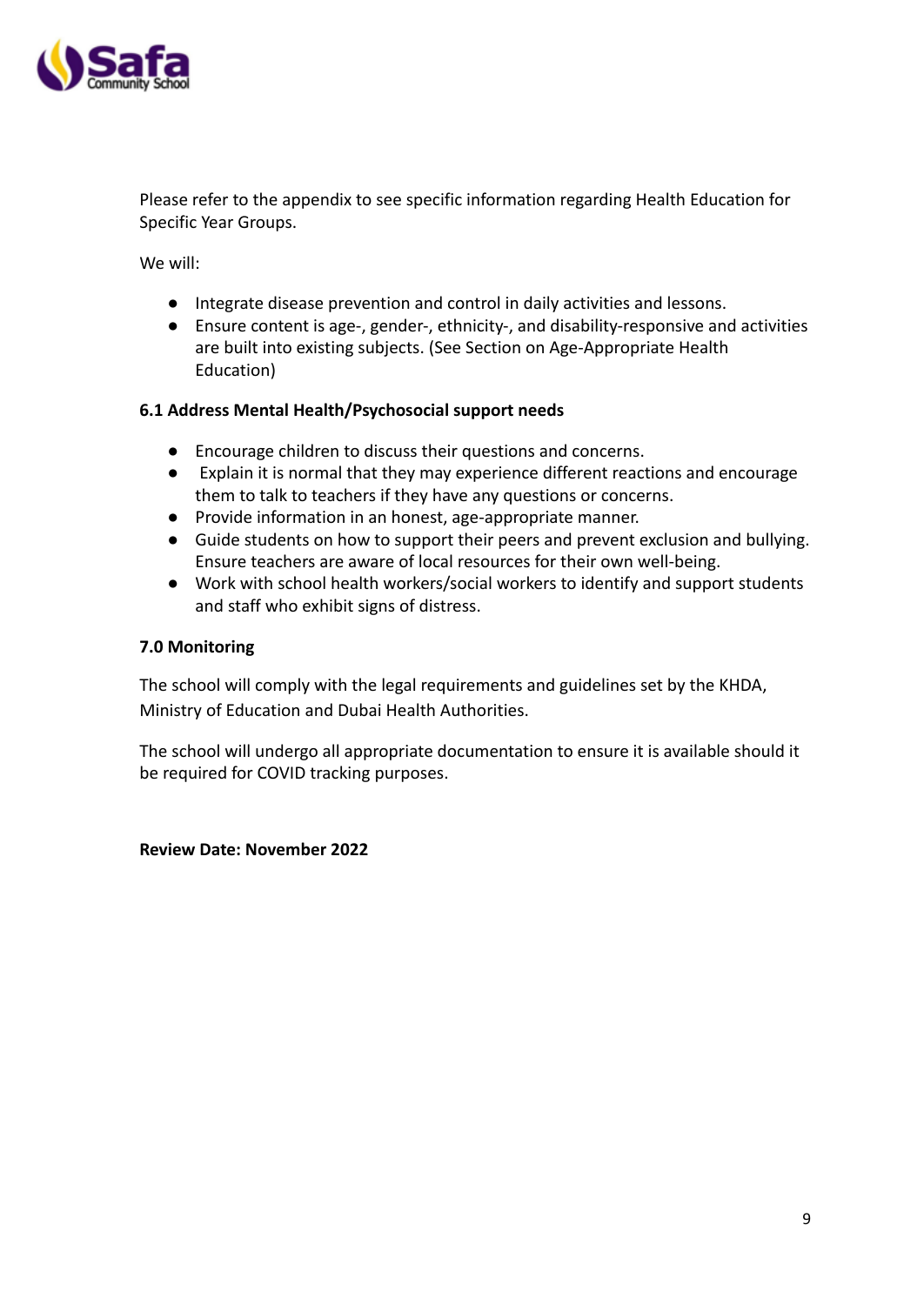

#### **Appendix**

#### *8.0 Checklist for School Administrators, Teachers and Staff.*

#### CHECKLIST FOR SCHOOL ADMINISTRATORS, TEACHERS AND STAFF

- □ 1. Promote and demonstrate regular hand washing and positive hygiene behaviors and monitor their uptake. Ensure adequate, clean and separate toilets for girls and boys
	- o Ensure soap and safe water is available at age-appropriate hand washing stations
	- Encourage frequent and thorough washing (at least 20 seconds)
	- Place hand sanitizers in toilets, classrooms, halls, and near exits where  $\circ$ possible
	- o Ensure adequate, clean and separate toilets or latrines for girls and boys
- $\Box$  2. Clean and disinfect school buildings, classrooms and especially water and sanitation facilities at least once a day, particularly surfaces that are touched by many people (railings, lunch tables, sports equipment, door and window handles, toys, teaching and learning aids etc.)
	- Use sodium hypochlorite at 0.5% (equivalent 5000ppm) for disinfecting surfaces and 70% ethyl alcohol for disinfection of small items, and ensure appropriate equipment for cleaning staff
- $\Box$  3. Increase air flow and ventilation where climate allows (open windows, use air conditioning where available, etc.)
- □ 4. Post signs encouraging good hand and respiratory hygiene practices
- $\Box$  5. Ensure trash is removed daily and disposed of safely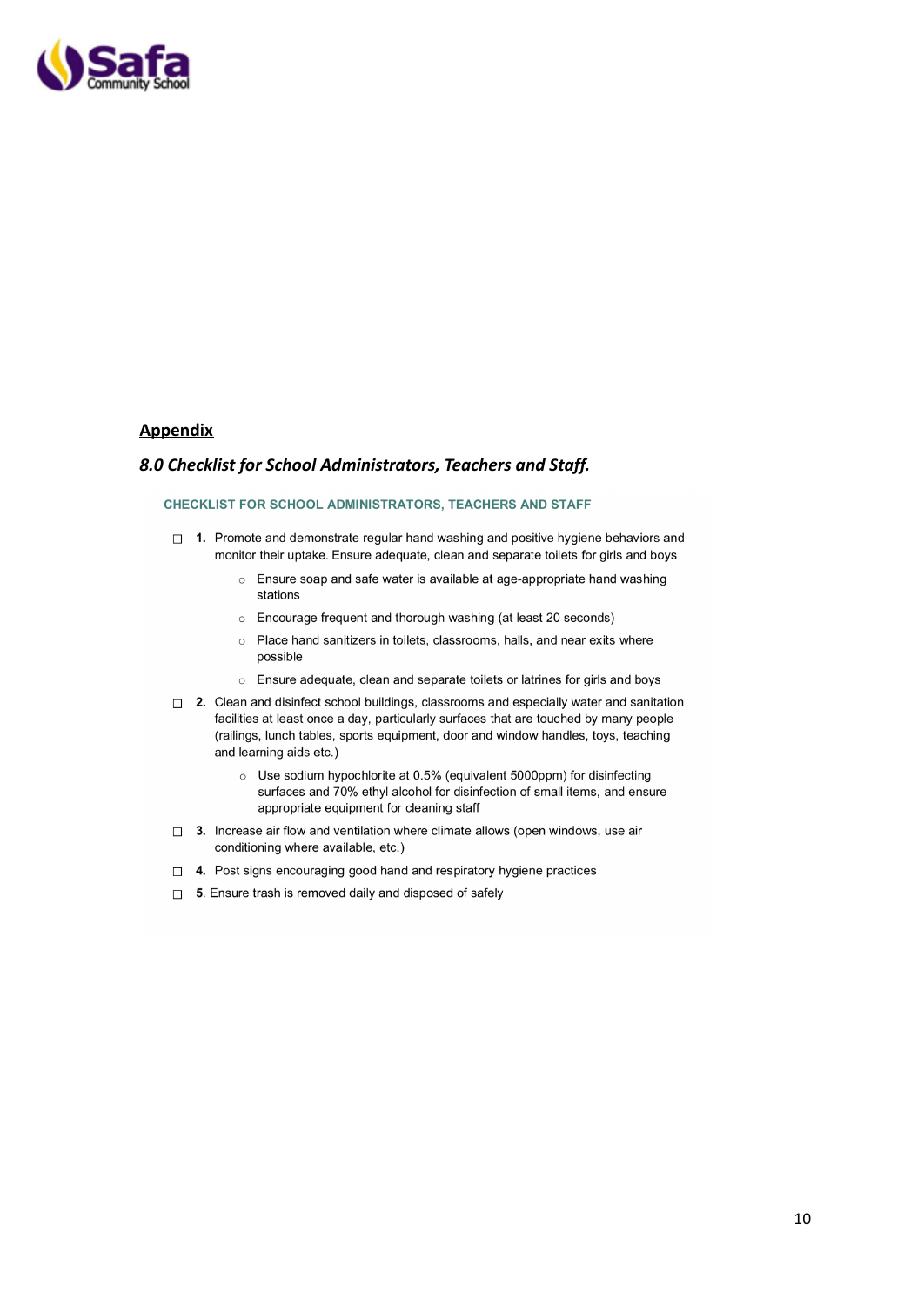

#### *8.1 Communication for Parents*

#### **Check List for Parents/Caregivers and community members**

#### **CHECKLIST FOR PARENTS/CAREGIVERS & COMMUNITY MEMBERS**

- $\Box$  1. Monitor your child's health and keep them home from school if they are ill
- $\Box$  2. Teach and model good hygiene practices for your children
	- $\circ$  Wash your hands with soap and safe water frequently. If soap and water are not readily available, use an alcohol-based hand sanitizer with at least 60% alcohol. Always wash hands with soap and water, if hands are visibly dirty
	- o Ensure that safe drinking water is available and toilets or latrines are clean and available at home
	- Ensure waste is safely collected, stored and disposed of
	- $\circ$  Cough and sneeze into a tissue or your elbow and avoid touching your face, eyes, mouth, nose
- $\Box$  3. Encourage your children to ask questions and express their feelings with you and their teachers. Remember that your child may have different reactions to stress; be patient and understanding.
- $\Box$  4. Prevent stigma by using facts and reminding students to be considerate of one another
- $\Box$  5. Coordinate with the school to receive information and ask how you can support school safety efforts (though parent-teacher committees, etc.)

#### **Additional Information useful for parents**

COVID-19 is a new virus and we are still learning about how it affects children. We know it is possible for people of any age to be infected with the virus, but so far there have been relatively few cases of COVID-19 reported among children. The virus can be fatal in cases, so far mainly among older people with pre-existing medical conditions.

#### **Know the latest facts**

Understand basic information about coronavirus disease (COVID-19), including its symptoms, complications, how it is transmitted and how to prevent transmission. Stay informed about COVID-19 through reputable sources such as UNICEF and WHO and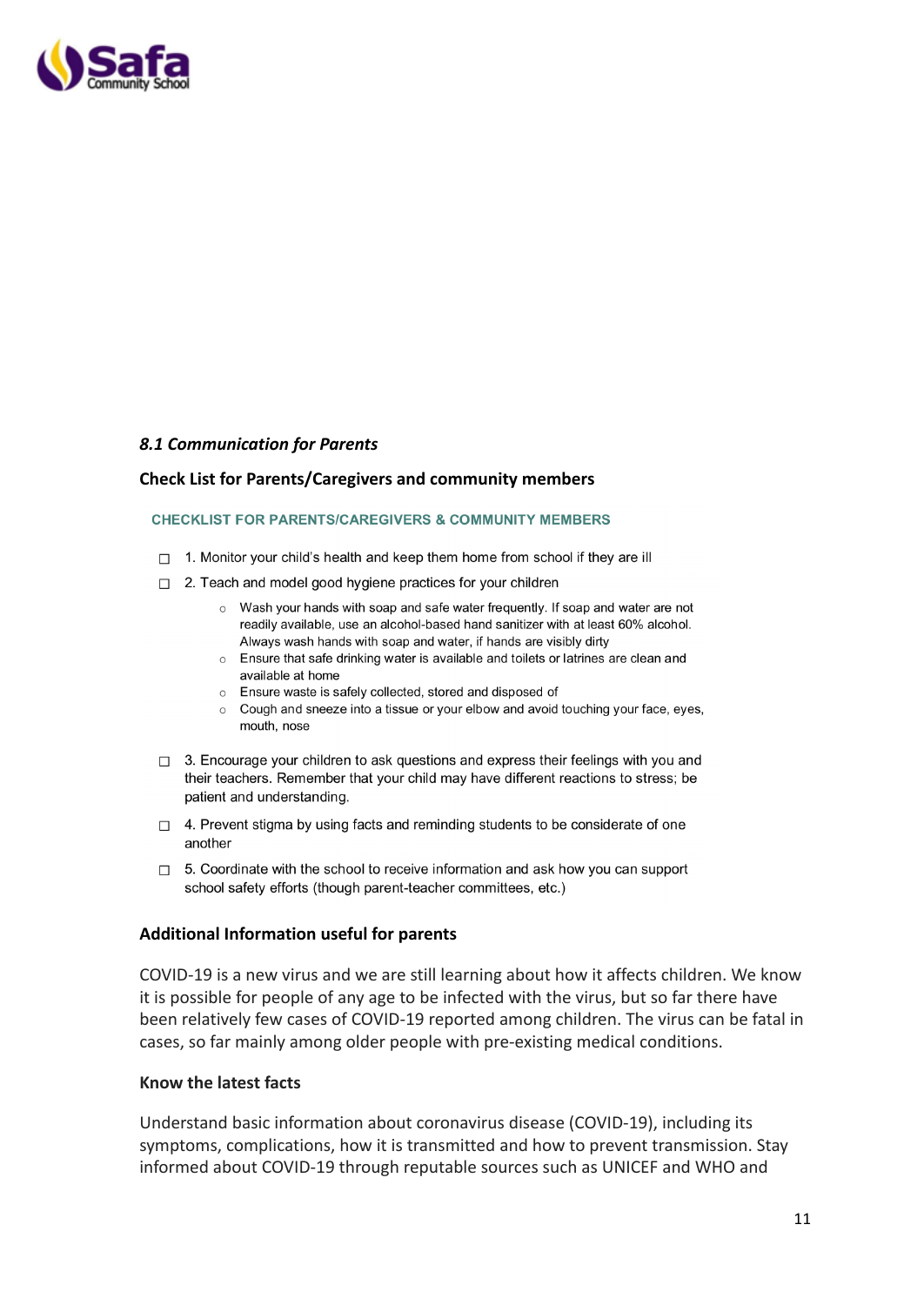

national health ministry advisories. Be aware of fake information/myths that may circulate by word-of-mouth or online.

# **Recognize the symptoms of COVID-19 (coughing, fever, shortness of breath) in your child**

Seek medical advice by first calling your health facility/provider and then take your child in, if advised. Remember that symptoms of COVID-19 such as cough or fever can be similar to those of the flu, or the common cold, which are a lot more common. If your child is sick, keep them home from school and notify the school of your child's absence and symptoms. Request reading and assignments so that students can continue learning while at home. Explain to your child what is happening in simple words and reassure them that they are safe.

## **Keep children in school when healthy**

If your child isn't displaying any symptoms such as a fever or cough it's best to keep them in school –unless a public health advisory or other relevant warning or official advice has been issued affecting your child's school.

Instead of keeping children out of school, teach them good hand and respiratory hygiene practices for school and elsewhere, like frequent handwashing (see below), covering a cough or sneeze with a flexed elbow or tissue, then throwing away the tissue into a closed bin, and not touching their eyes,mouths or noses if they haven't properly washed their hands.

### **Washing hands properly**

- Step 1: Wet hands with safe running water
- Step 2: Apply enough soap to cover wet hands
- Step 3: Scrub all surfaces of the hands including backs of hands, between fingers and under nails –for at least 20 seconds
- Step 4: Rinse thoroughly with running water
- Step 5: Dry hands with a clean, dry cloth, single-use towel or hand drier as available

Wash your hands often, especially before and after eating; after blowing your nose, coughing, or sneezing; going to the bathroom/ toilets/latrines and whenever your hands are visibly dirty. If soap and water are not readily available, use an alcohol-based hand sanitizer with at least 60% alcohol. Always wash hands with soap and water, if hands are visibly dirty.

### **Help children cope with the stress**

Children may respond to stress in different ways. Common responses include having difficulties sleeping, bedwetting, having pain in the stomach or head, and being anxious, withdrawn, angry, clingy or afraid to be left alone. Respond to children's reactions in a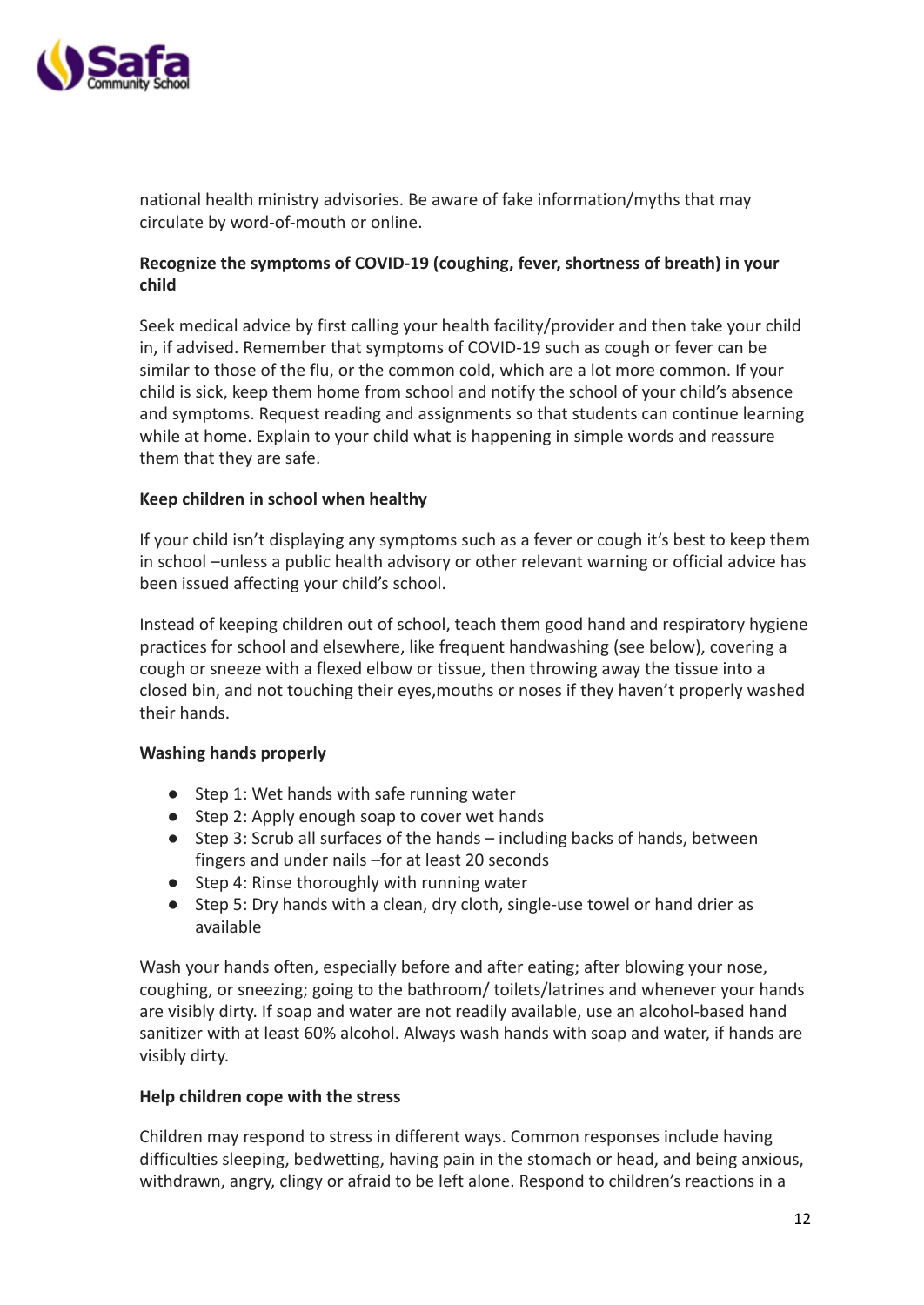

supportive way and explain to them that they are normal reactions to an abnormal situation. Listen to their concerns and take time to comfort them and give them affection, reassure them they're safe and praise them frequently.

If possible, create opportunities for children to play and relax. Keep regular routines and schedules as much as possible, especially before they go to sleep, or help create new ones in a new environment. Provide age-appropriate facts about what has happened, explain what is going on and give them clear examples on what they can do to help protect themselves and others from infection. Share information about what could happen in a reassuring way.

For example, if your child is feeling sick and staying at home or the hospital, you could say, "You have to stay at home/at the hospital because it is safer for you and your friends. I know it is hard (maybe scary or even boring) at times, but we need to follow the rules to keep ourselves and others safe. Things will go back to normal soon."

# *8.2 Communication for Children*

Children and young people should understand basic, age-appropriate information about coronavirus disease (COVID-19), including its symptoms, complications, how it is transmitted and how to prevent transmission. Stay informed about COVID-19 through reputable sources such as UNICEF, WHO and national health ministry advisories. Be aware of fake information/myths that may circulate by word-of- mouth or online.

### **8.3 Age-specific health education**

Below are suggestions on how to engage students of different ages on preventing and controlling the spread of COVID-19 and other viruses. Activities should be contextualized further based on the specific needs of children (language, ability, gender, etc.).

### **EYFS**

- Focus on good health behaviors, such as covering coughs and sneezes with the elbow and washing hands frequently.
- Sing a song while washing hands to practice the recommended 20 second duration.
- Children can "practice" washing their hands with hand sanitizer.
- Develop a way to track hand washing and reward for frequent/timely hand washing.
- Use puppets or dolls to demonstrate symptoms (sneezing, coughing, fever) and what to do if they feel sick (i.e. their head hurts, their stomach hurts, they feel hot or extra tired) and how to comfort someone who is sick (cultivating empathy and safe caring behaviors)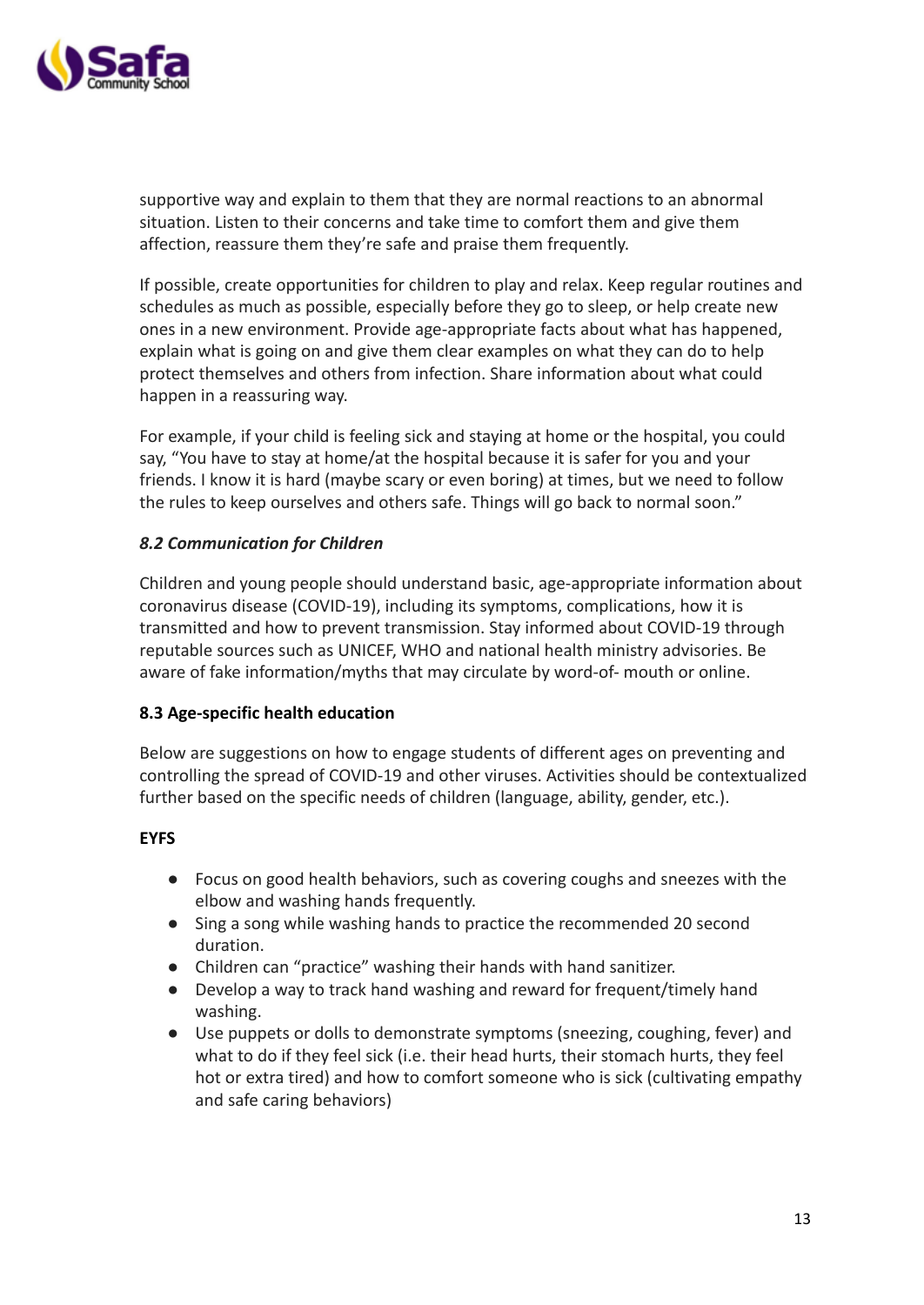

● Have children sit further apart from one another, have them practice stretching their arms out or 'flap their wings', they should keep enough space to not touch their friends.

## **Primary School**

- Make sure to listen to children's concerns and answer their questions in an age-appropriate manner; don't overwhelm them with too much information. Encourage them to express and communicate their feelings. Discuss the different reactions they may experience and explain that these are normal reactions to an abnormal situation.
- Emphasize that children can do a lot to keep themselves and others safe.
- Introduce the concept of social distancing (standing further away from friends, avoiding large crowds, not touching people if you don't need to, etc.)
- Focus on good health behaviors, such as covering coughs and sneezes with the elbow and washing hands.
- Help children understand the basic concepts of disease prevention and control. Use exercises that demonstrate how germs can spread. For example, by putting colored water in a spray bottle and spraying over a piece of white paper. Observe how far the droplets travel.
- Demonstrate why it is important to wash hands for 20 seconds with soap and water.
- Put a small amount of glitter in students' hands and have them wash them with just water, notice how much glitter remains, then have them wash for 20 seconds with soap and water
- Have students analyze texts to identify high risk behaviors and suggest modifying behaviors**.** For example, a teacher comes to school with a cold. He sneezes and covers it with his hand. He shakes hands with a colleague. He wipes his hands after with a handkerchief then goes to class to teach. What did the teacher do that was risky? What should he have done instead?

### **Lower Secondary School**

- Make sure to listen to students' concerns and answer their questions.
- Emphasize that students can do a lot to keep themselves and others safe.
- Introduce the concept of social distancing.
- Focus on good health behaviors, such as covering coughs and sneezes with the elbow and washing hands.
- Remind students that they can model healthy behaviors for their families.
- Encourage students to prevent and address stigma.
- Discuss the different reactions they may experience and explain these are normal reactions to an abnormal situation. Encourage them to express and communicate their feelings.
- Build students' agency and have them promote facts about public health.
- Have students make their own Public Service Announcements through school announcements and posters.